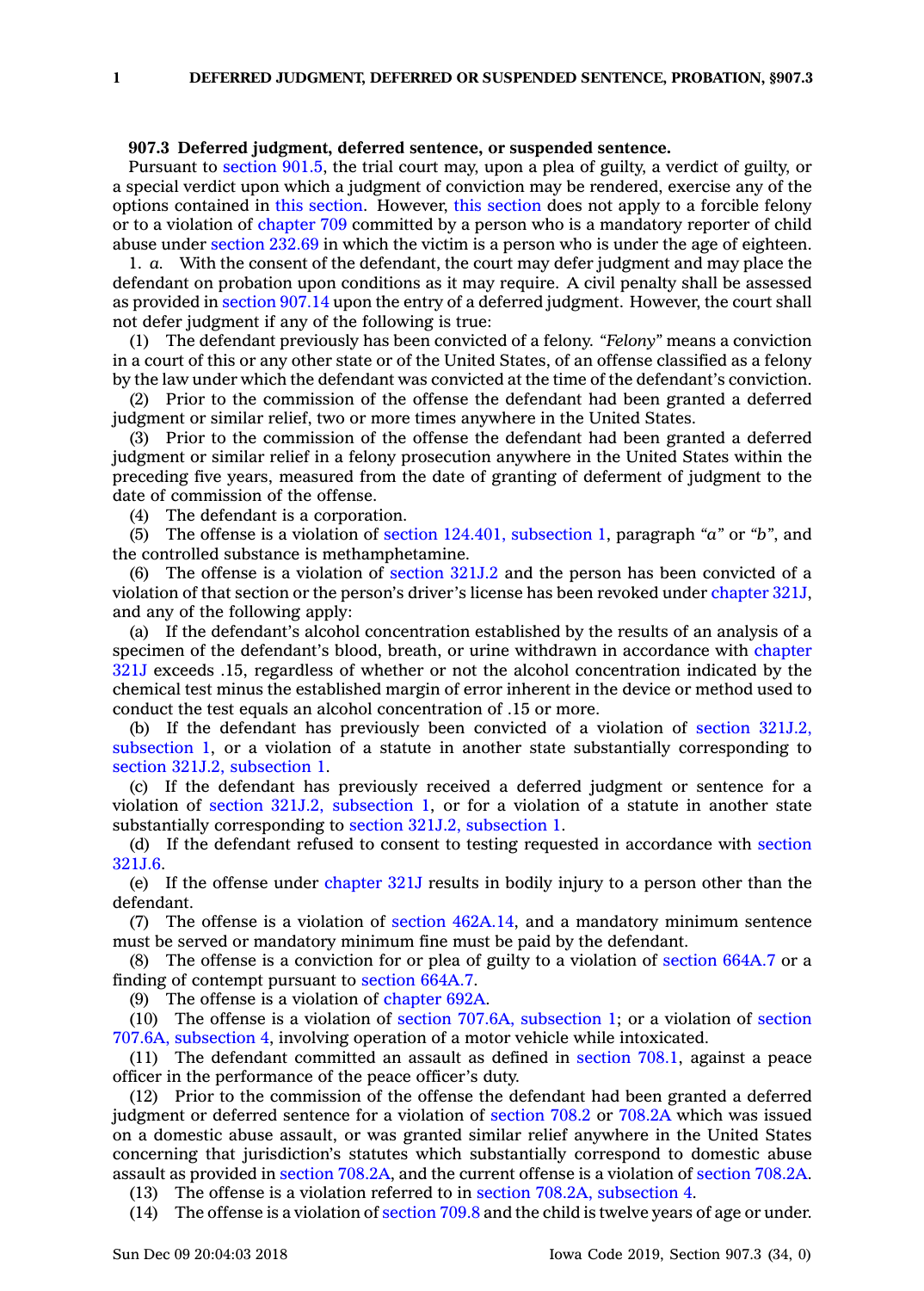*b.* Upon <sup>a</sup> showing that the defendant is not cooperating with the program of probation or is not responding to it, the court may withdraw the defendant from the program, pronounce judgment, and impose any sentence authorized by law. Before taking such action, the court shall give the defendant an opportunity to be heard on any matter relevant to the proposed action. Upon violation of the conditions of probation, the court may proceed as provided in [chapter](https://www.legis.iowa.gov/docs/code//908.pdf) 908.

*c.* Upon fulfillment of the conditions of probation and the payment of fees imposed and not waived by the judicial district department of correctional services under section [905.14](https://www.legis.iowa.gov/docs/code/905.14.pdf), the defendant shall be discharged without entry of judgment.

2. *a.* At the time of or after pronouncing judgment and with the consent of the defendant, the court may defer the sentence and assign the defendant to the judicial district department of correctional services. The court may assign the defendant to supervision or services under [section](https://www.legis.iowa.gov/docs/code/901B.1.pdf) 901B.1 at the level of sanctions which the district department determines to be appropriate. However, the court shall not defer the sentence for <sup>a</sup> violation of any of the following:

(1) The offense is <sup>a</sup> violation of section 124.401, [subsection](https://www.legis.iowa.gov/docs/code/124.401.pdf) 1, paragraph *"a"* or *"b"*, and the controlled substance is methamphetamine.

(2) Section 321J.2, [subsection](https://www.legis.iowa.gov/docs/code/321J.2.pdf) 1, if any of the following apply:

(a) If the defendant's alcohol concentration established by the results of an analysis of <sup>a</sup> specimen of the defendant's blood, breath, or urine withdrawn in accordance with [chapter](https://www.legis.iowa.gov/docs/code//321J.pdf) [321J](https://www.legis.iowa.gov/docs/code//321J.pdf) exceeds .15, regardless of whether or not the alcohol concentration indicated by the chemical test minus the established margin of error inherent in the device or method used to conduct the test equals an alcohol concentration of .15 or more.

(b) If the defendant has previously been convicted of <sup>a</sup> violation of section [321J.2,](https://www.legis.iowa.gov/docs/code/321J.2.pdf) [subsection](https://www.legis.iowa.gov/docs/code/321J.2.pdf) 1, or <sup>a</sup> violation of <sup>a</sup> statute in another state substantially corresponding to section 321J.2, [subsection](https://www.legis.iowa.gov/docs/code/321J.2.pdf) 1.

(c) If the defendant has previously received <sup>a</sup> deferred judgment or sentence for <sup>a</sup> violation of section 321J.2, [subsection](https://www.legis.iowa.gov/docs/code/321J.2.pdf) 1, or for <sup>a</sup> violation of <sup>a</sup> statute in another state substantially corresponding to section 321J.2, [subsection](https://www.legis.iowa.gov/docs/code/321J.2.pdf) 1.

(d) If the defendant refused to consent to testing requested in accordance with [section](https://www.legis.iowa.gov/docs/code/321J.6.pdf) [321J.6](https://www.legis.iowa.gov/docs/code/321J.6.pdf).

(e) If the offense under [chapter](https://www.legis.iowa.gov/docs/code//321J.pdf) 321J results in bodily injury to <sup>a</sup> person other than the defendant.

(3) The offense is <sup>a</sup> violation of section [462A.14](https://www.legis.iowa.gov/docs/code/462A.14.pdf), and <sup>a</sup> mandatory minimum sentence must be served or mandatory minimum fine must be paid by the defendant.

(4) [Section](https://www.legis.iowa.gov/docs/code/664A.7.pdf) 664A.7 or for contempt pursuant to [section](https://www.legis.iowa.gov/docs/code/664A.7.pdf) 664A.7.

(5) The offense is <sup>a</sup> violation of [chapter](https://www.legis.iowa.gov/docs/code//692A.pdf) 692A.

(6) Section 707.6A, [subsection](https://www.legis.iowa.gov/docs/code/707.6A.pdf) 1; or section 707.6A, [subsection](https://www.legis.iowa.gov/docs/code/707.6A.pdf) 4, involving operation of <sup>a</sup> motor vehicle while intoxicated.

(7) Section [708.2A](https://www.legis.iowa.gov/docs/code/708.2A.pdf), if the defendant has previously received <sup>a</sup> deferred judgment or sentence for <sup>a</sup> violation of [section](https://www.legis.iowa.gov/docs/code/708.2.pdf) 708.2 or [708.2A](https://www.legis.iowa.gov/docs/code/708.2A.pdf) which was issued on <sup>a</sup> domestic abuse assault, or if similar relief was granted anywhere in the United States concerning that jurisdiction's statutes which substantially correspond to domestic abuse assault as provided in [section](https://www.legis.iowa.gov/docs/code/708.2A.pdf) 708.2A.

(8) The offense is <sup>a</sup> violation referred to in section 708.2A, [subsection](https://www.legis.iowa.gov/docs/code/708.2A.pdf) 4.

*b.* Upon <sup>a</sup> showing that the defendant is not fulfilling the conditions of probation, the court may revoke probation and impose any sentence authorized by law. Before taking such action, the court shall give the defendant an opportunity to be heard on any matter relevant to the proposed action. Upon violation of the conditions of probation, the court may proceed as provided in [chapter](https://www.legis.iowa.gov/docs/code//908.pdf) 908.

3. By record entry at the time of or after sentencing, the court may suspend the sentence and place the defendant on probation upon such terms and conditions as it may require including commitment to an alternate jail facility or <sup>a</sup> community correctional residential treatment facility to be followed by <sup>a</sup> period of probation as specified in [section](https://www.legis.iowa.gov/docs/code/907.7.pdf) 907.7, or commitment of the defendant to the judicial district department of correctional services for supervision or services under [section](https://www.legis.iowa.gov/docs/code/901B.1.pdf) 901B.1 at the level of sanctions which the district